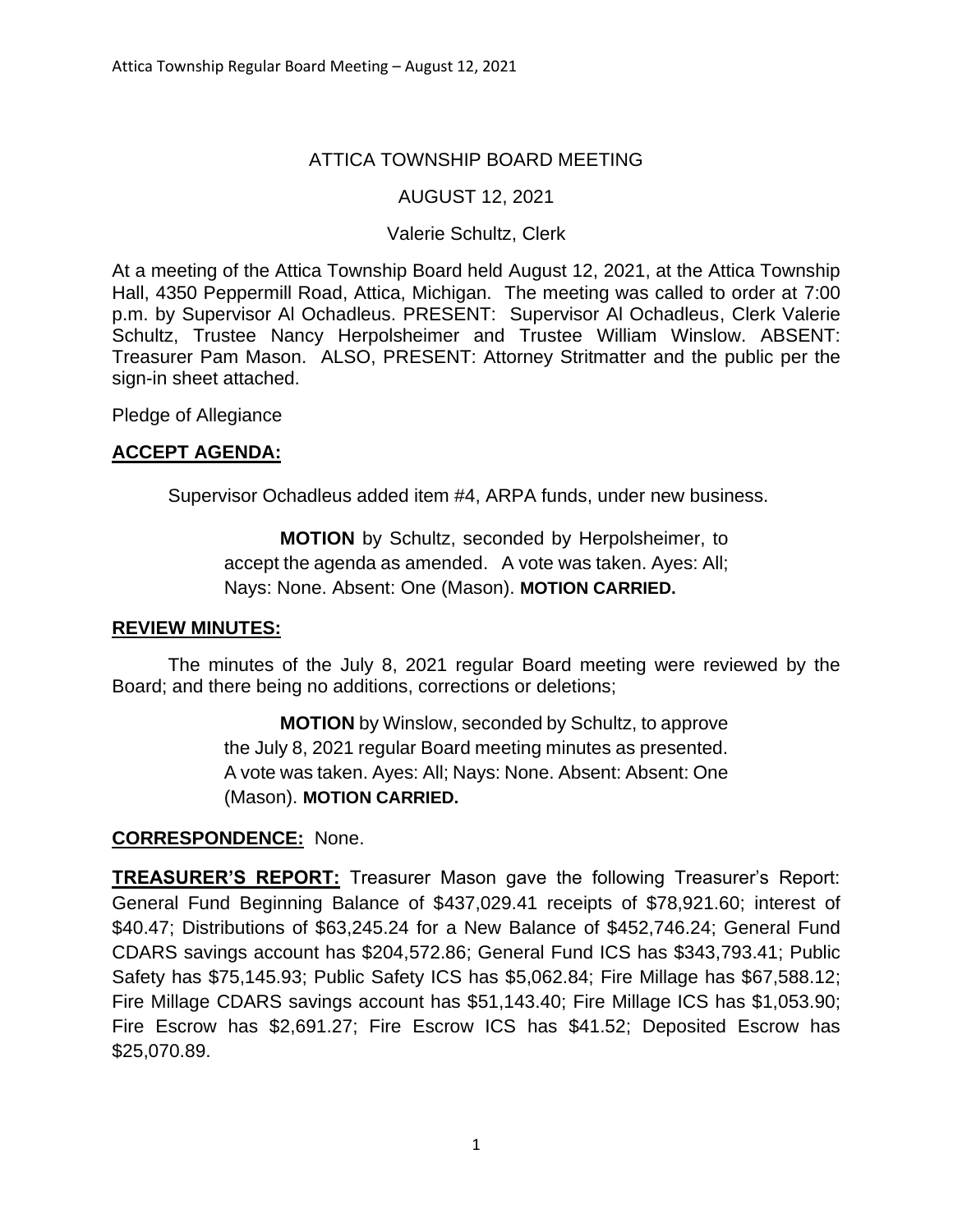**MOTION** by Schultz, seconded by Herpolsheimer, to approve the Treasurer's Report as PRESENTED. A vote was taken. Ayes: All; Nays: None. Absent: Absent: One (Mason). **MOTION CARRIED.**

#### **POLICE REPORT:**

Supervisor Ochadleus gave the following police report: there were 136 calls received in the month of July, with 79 of the calls handled by the Township police.

#### **PUBLIC TIME:** None.

#### **OLD BUSINESS: Extend the Moratorium for Medical Marijuana**

Discussion regarding the extension of the Medical Marijuana Moratorium

**MOTION** by Winslow, seconded by Herpolsheimer, to extend, for 90 days, the April 2021 moratorium on issuing Home Occupation/Medical Marijuana Caregiver permits for the growing of medical marijuana. Based on fact finding the intent of the extension is to ensure and protect the health, safety and welfare of the residents of Attica Township and to allow time for the Planning Commission and the Attica Township Board to ensure all concerns are reviewed before finalization. A roll call vote was taken. Winslow: Aye; Herpolsheimer: Aye; Ochadleus: Aye; and Schultz: Aye. Ayes: All; Nays: None. Absent: One (Mason). **MOTION CARRIED.**

#### **NEW BUSINESS:**

#### **1. Approve the Electrical Service Capacity Ordinance:**

Discussion regarding the Electrical Service Capacity Ordinance.

**MOTION** by Schultz, seconded by Herpolsheimer, to approve the proposed text amendment to the Zoning ordinance, Section 4.67, to regulate Electrical Service Capacity (attached). A roll call vote was taken. Schutz: Aye; Ochadleus: Aye; Herpolsheimer: Aye: and Winslow: Aye. Ayes: All; Nays: None. Absent: One (Mason). **MOTION CARRIED.**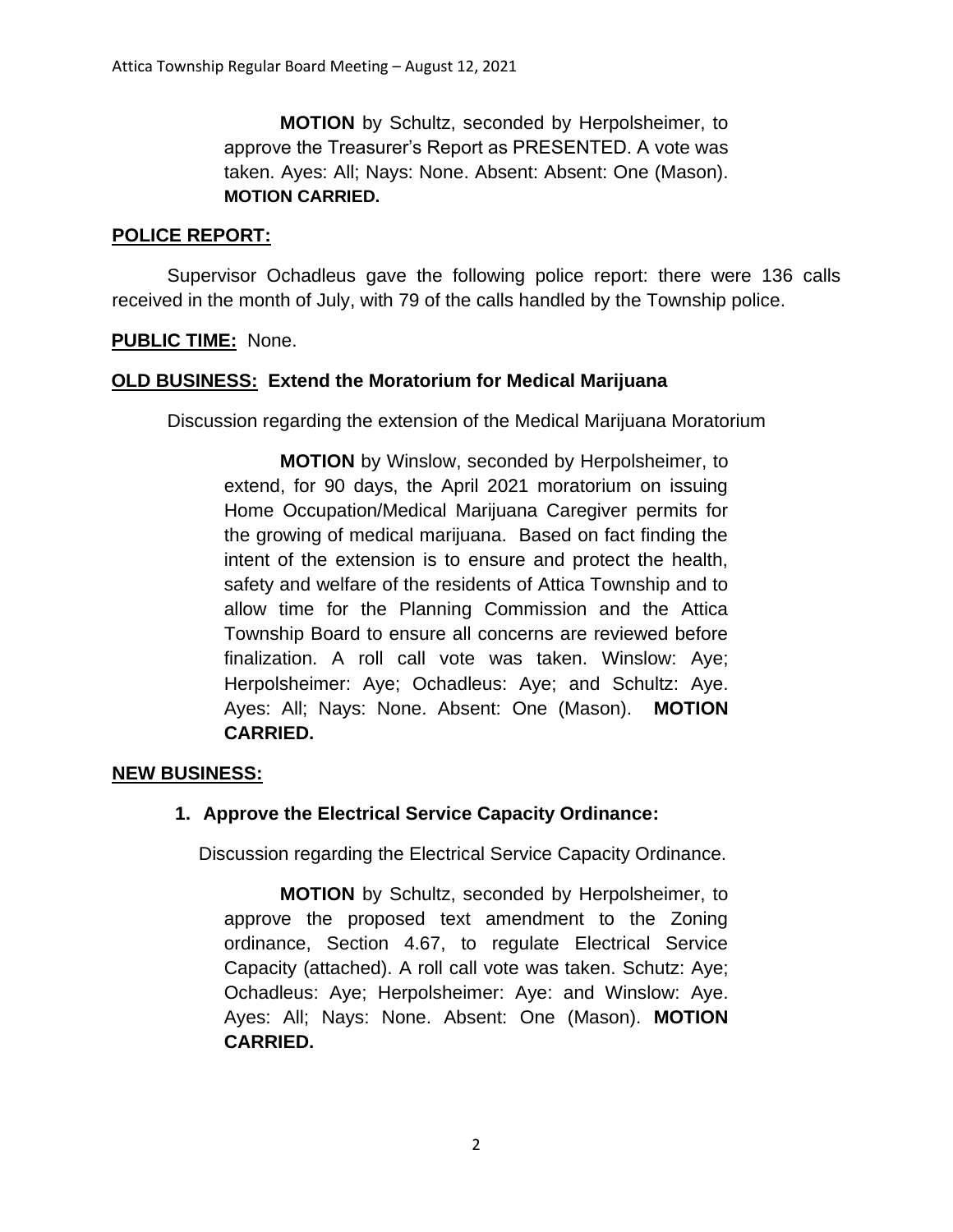## **2. Sound System for Board Meetings:**

Supervisor Ochadleus informed the Board that the new sound system for Board meetings has been installed.

## **3. Conflict of Interest Policy**

**MOTION** by Schultz, seconded by Winslow, to adopt the Federal Procurement Conflict-of-Interest Policy (attached). A vote was taken. Schultz: Aye; Herpolsheimer: Aye: Ochadleus: Aye and Winslow: Aye. Ayes: All; Nays: None. Absent: Absent: One (Mason).

## **COMMITTEE REPORTS:**

- 1. FIRE: None.
- 2. PARK: None.
- 3. PLANNING BOARD: Zoning Administrator Lemons reported:
	- a. The Planning Commission meeting is scheduled for August 26, 2021
	- b. The Planning Commission will have a public hearing for the Rezoning of 4516 Railroad St from B-1 to R-3, and continuing to work on the Master Plan update.
- 4. ATTORNEY REPORT: None
- 5. AMBULANCE: None
- 7. COMMISSIONER'S REPORT: None
- 8. BOARD: News of kitchen upgrades, cabinets delivered on 8-13-21 and installed 8- 17-21.
- 9. PUBLIC TIME: Jennifer Lengemann, 5705 Reynolds Road questioned whether Medical Marijuana growers have to live in the house.

# 10.**REVIEWING AND PAYING BILLS:**

The bills were reviewed by the Board for the General Fund for the amount of \$81,967.73 (check #22457 through check #22539); the Public Safety fund for \$13,373.27 (check #1283); the Fire Fund for the amount of \$36,910.96 (check #6069 through check #6100). For a total of \$132,251.96. There being no further questions: